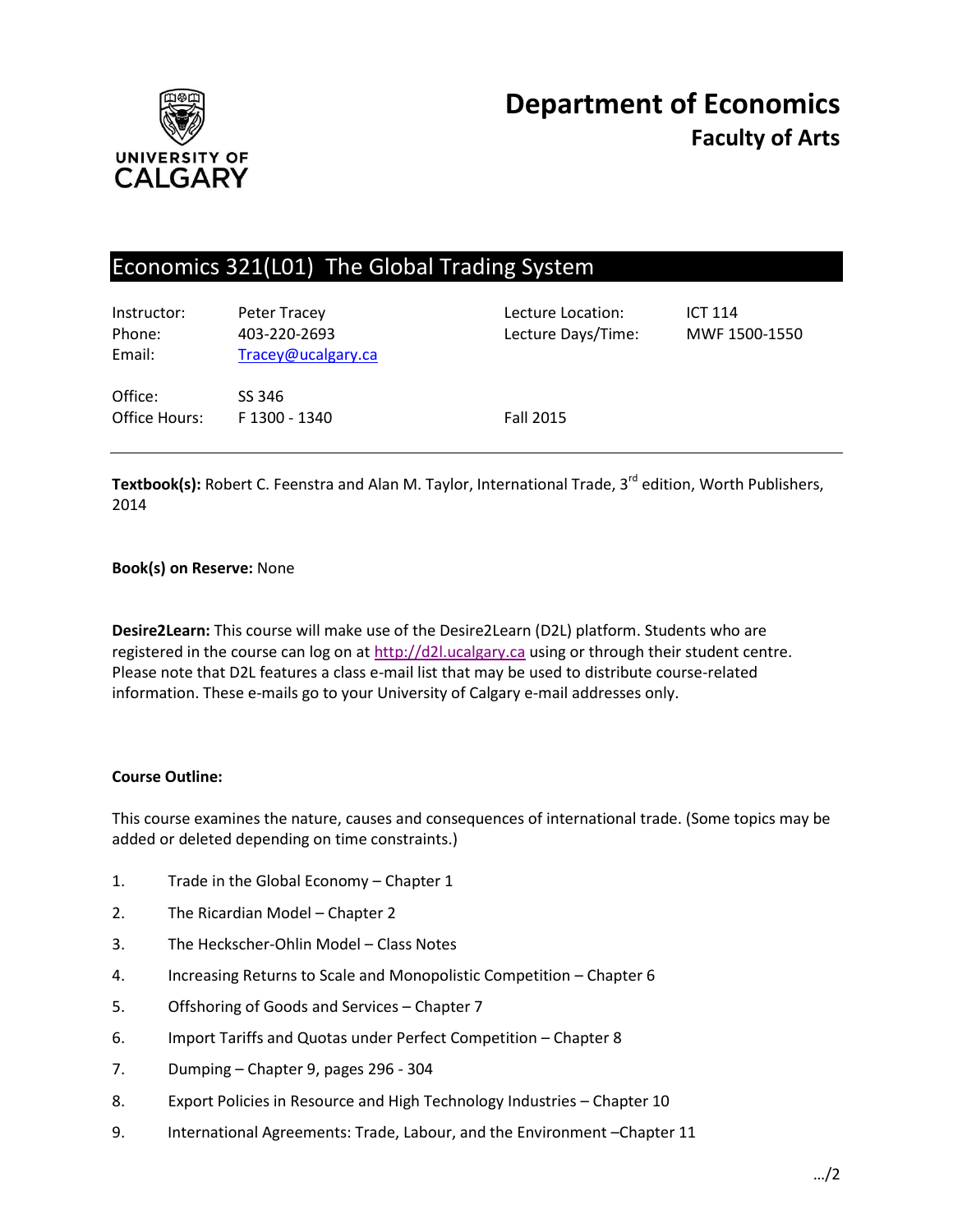A follow-up course, Economics 425 (International Trade II), provides students with a more detailed explanation of trade flows and goes on to consider issues such as: strategic trade policy in the presence of imperfect competition; trade, growth and technological change; trade-related aspects of intellectual property; and trade, trade policy and the environment. Normally, Economics 321, is a prerequisite for Economics 425 and Economics 357 (Intermediate Microeconomics II) is a co-requisite.

#### **Grade Determination and Final Examination Details:**

Your course grade will be computed using two methods:

| Method 1 - | Midterm Test | 30% | Wednesday, October 7               |
|------------|--------------|-----|------------------------------------|
|            | Assignment   | 20% | Wednesday, November 4              |
|            | Final Exam   | 50% | Date set by the Registrar's Office |
| Method 2 - | Assignment   | 20% | Wednesday, November 4              |
|            | Final Exam   | 80% | Date set by the Registrar's Office |

You will receive the higher of the grades computed using these two methods. In order to qualify for Method 2 of the Grading System students must write the Midterm exam. Students should be aware that no "make-up" midterms will be given. Any student, who finds it necessary to miss the midterm exam must notify the instructor in advance and produce a valid medical certificate, or other required documentation in order to have the weighting transferred to the final examination.

 The assignment is due at the *beginning* of the lecture on the due date. Solutions to the assignment will be posted on the D2L site at that time. **This means that late assignments cannot and will not be accepted.**

 The midterm test will be held in the classroom during regular lecture hours. The final exam will be two (2) hours in length and will be scheduled by the Registrar's Office. There may be multiple choice questions on the final exam. The use of a simple non-programmable calculator during the test and the final exam will be allowed. Graphing calculators, cell phones, and computers are not permitted. Assignments, the midterm test, and the final exam are meant to be challenging (they are *tests* of your understanding of the material.

 As per University policy (see [http://www.ucalgary.ca/pubs/calendar/current/e-2.html\)](http://www.ucalgary.ca/pubs/calendar/current/e-2.html), the grade you receive on assignments, midterm and exams will, in part, reflect your ability to effectively communicate your answers. Being able to write and effectively communicate is a very important skill to develop. Employers demand it and so do I.

The test and the final exam are marked on a numerical (percentage) basis and then converted to letter grades. The course grade is then calculated using the weights indicated above. The following letter grade equivalences will apply:

| A+  | $97 - 100$ | - B | 79 - 83   | - C-         | $60 - 65$ |
|-----|------------|-----|-----------|--------------|-----------|
| A   | 92 - 96    | B-  | 76 - 78   | D+           | $55 - 59$ |
| - A | 89 - 91    | C+  | 73 - 75   | - 1)         | $50 - 54$ |
| B+  | 84 - 88    | C   | $66 - 72$ | $\mathsf{F}$ | $0 - 49$  |

A passing grade on any particular component of the course is not required for a student to pass the course as a whole.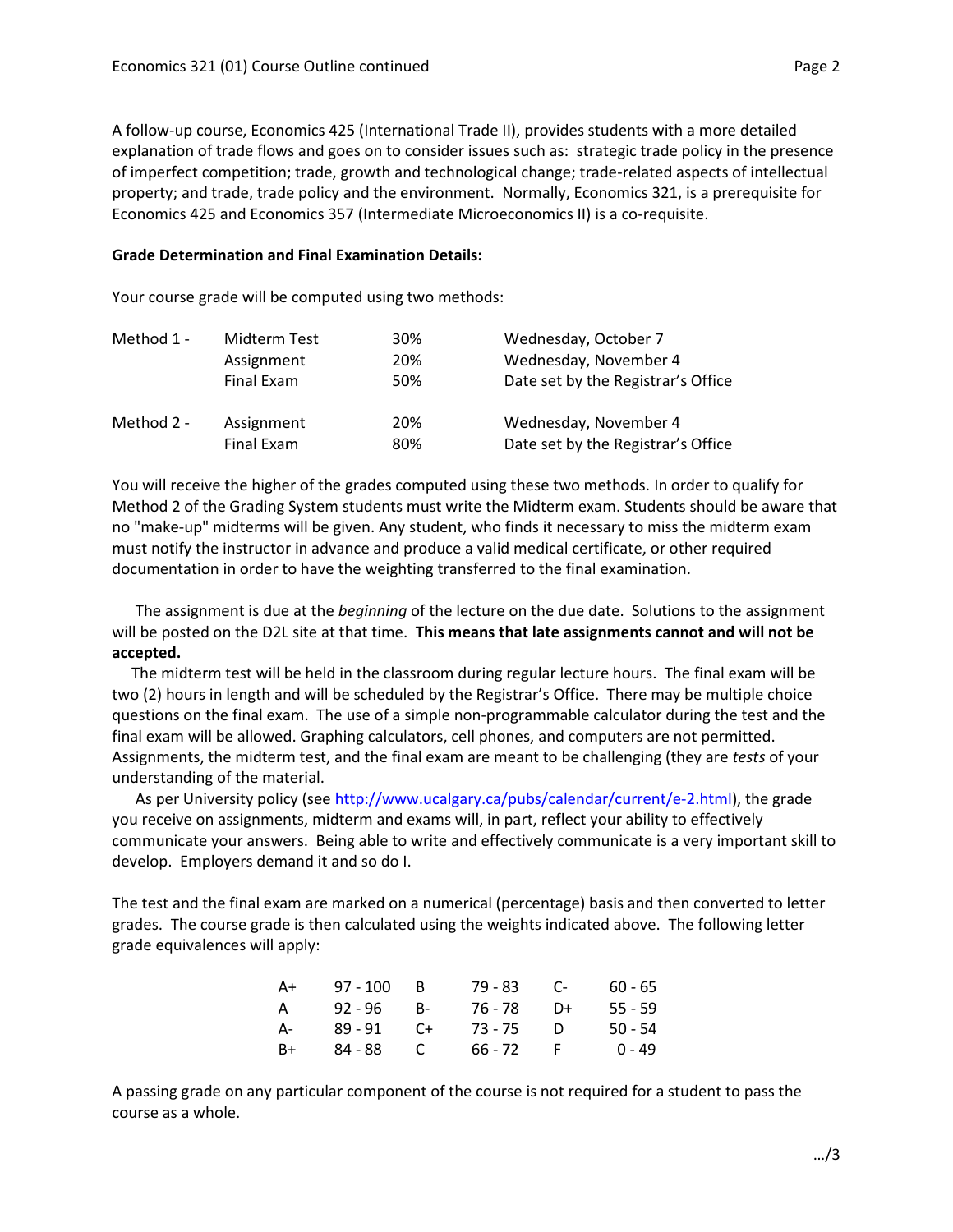# **Our Relationship:**

I assume that the reason you are attending my class is to acquire an understanding of international trade theory and policy. It has been my experience that this task is made much easier and far more enjoyable for all involved (me included) if we can maintain a relaxed but respectful atmosphere in the classroom. For my part, maintaining such an atmosphere requires that I be respectful of your time, your questions, and your concerns. I will therefore strive to be on time for lectures and office hours, answer your questions as well as I am able, and listen to your concerns. For your part, maintaining a respectful atmosphere requires that you avoid being late for class, that you refrain from leaving before the lecture ends, and that you not talk when either I or one of your classmates is speaking.

## **Notes:**

- 1. All students must comply with the regulations published in the University Calendar concerning "Intellectual Honesty," "Examinations," etc.
- 2. Students should be aware of the academic regulations outlined in The University of Calgary Calendar.
- 3. Any student, who fails to submit the assignment must notify the instructor in advance and produce a valid medical certificate, or other required documentation in order to have the weighting transferred to the final examination.
- 4. Examinations will not be given prior to the scheduled date.
- 5. **Answers to the midterm test, the assignment and the final exam questions must make use of equations and diagrams wherever possible. Numerical questions require numerical answers.**
- 6 **Students will not be given extra time to complete tests and exams.**
- 7. **The classroom is a No-cell-phone-zone. The use of cell phones for any purpose in class is prohibited. Computers may only be used for note-taking purposes.**
- 8. Students seeking reappraisal of a piece of graded term work (test, assignment.) should discuss their work with the Instructor *within fifteen days* of the work being returned to the class. **At the end of the semester any uncollected course work will be discarded by the Instructor.**
- 9. Students will be responsible for all material listed on the course outline, regardless of whether or not the material has been covered in class, unless the instructor notifies the class that the material will not be covered.
- 10. Please note that the following types of emails will receive no response: emails not addressed to anyone in particular; emails where the recipient's name is not spelled correctly; anonymous emails; emails which do not specify the course and section in which you are registered; and, emails involving questions that are specifically addressed on the course outline.
- 11. It is the student's responsibility to request academic accommodations. If you are a student with a documented disability who may require academic accommodation and have not registered with the Disability Resource Centre, please contact their office at 403-220-8237. Students who have not